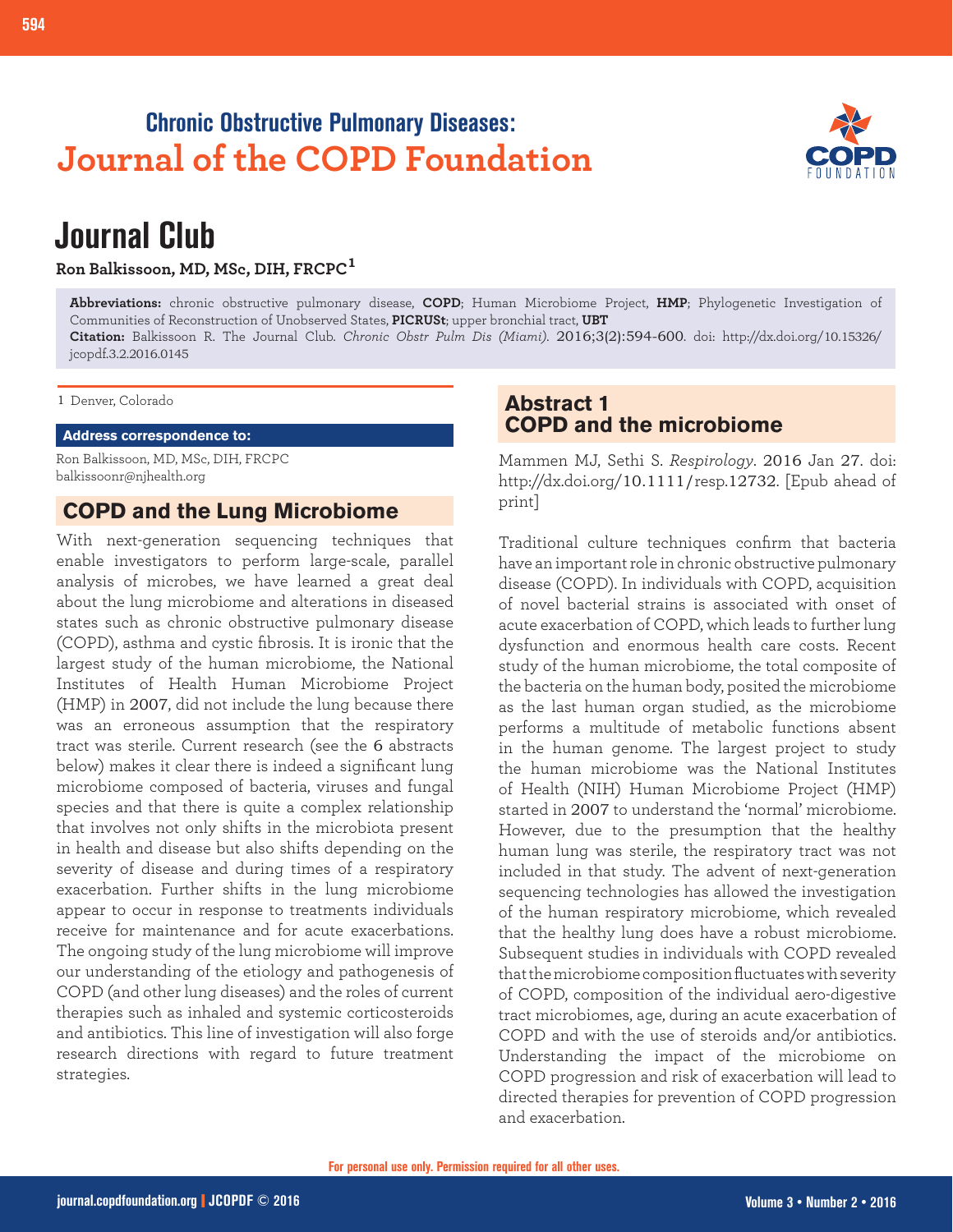## **Comments**

The authors provide an excellent up-to-date review with regard to our current understanding of the respiratory tract microbiome and the pathogenesis of COPD and COPD exacerbations. As they point out, the human microbiome refers to the constellation of microbes that live symbiotically in and on the human body. Indeed, it is likely that this relationship has evolved over time and that these microbes perform metabolic functions that human cells do not possess the capacity to perform. They make note that the National Institute of Health Human Microbiome Project (HMP), initiated in 2007, did not study the lung because of the presumption that the lung was sterile. The authors highlight the limitations of culture techniques and describe next-generation sequencing technologies that have allowed us to identify conserved 16S ribosome DNA sequences that are found only in bacteria and are well conserved within phyla and genera. Only 50% of bacteria sampled from human sites identified with these techniques have been recovered by traditional culture. They provide an excellent glossary of terms that are the common lexicon for experts in this field but foreign to most clinicians (such as operational taxonomic unit, α diversity and β diversity, etc.). This review is an excellent starting point to become familiar with the terminology and current concepts of the relationship between the respiratory tract and the microbiome both in health and in COPD and some of the directions for future research.

## **Abstract 2 The sputum microbiome in chronic obstructive pulmonary disease exacerbations**

Huang YJ, Boushey HA. *Ann Am Thorac Soc.* 2015;12 (Suppl 2):S176-180. doi: http//dx.doi.org/10.1513/ AnnalsATS.201506-319AW.

Acute exacerbations of chronic obstructive pulmonary disease (COPD) are thought to be associated with--and perhaps to mediate--accelerated loss of lung function in COPD. Although the application of culture-independent methods for detection of bacteria have shown COPD to be associated with marked differences in the burden, diversity, and composition of the bronchial bacterial

microbiome, few studies have examined the changes associated with community-acquired exacerbations of the disease. In a longitudinal cohort study of COPD, the availability of sputum samples from subjects obtained at the onset of an exacerbation and during periods of clinical stability before and after the event enabled us to recently address this gap in knowledge, using cultureindependent, 16S rRNA-based analysis methods combined with in silico inference of metagenomic functions. We observed sputum bacterial composition to be generally stable over the pre-exacerbation period of clinical stability, but to change at the time of exacerbation, with specific enrichment in not only typical COPD-associated bacterial species (e.g., Haemophilus influenzae) but also other phylogenetically-related species with pathogenic potential. Concurrently, we observed depleted abundance of other bacteria whose predicted metagenomes suggest functional capacities to produce a variety of anti-inflammatory compounds. Most strikingly, we found that resolution of these exacerbation-related changes in sputum microbiota composition differed significantly, depending on the exacerbation treatments prescribed. Treatment with corticosteroids resulted in microbiome enrichment for a number of bacterial communities, mostly members of the Proteobacteria phylum, whereas prolonged suppression of microbiota was seen in those treated with antibiotics alone. Taken together, our findings suggest that exacerbations of COPD are associated with heterogeneous changes in the bronchial microbiome, with increases in the abundance of species related to typical COPD pathogens and decreases in microbiota members that contribute to compositional and functional homeostasis. The findings further suggest that exacerbation treatments may have very different impacts on the bronchial microbiome's rate of return toward baseline composition.

### **Comments**

This study examined 12 individuals who were part of a study cohort participating in a longitudinal study requiring serial sputum sampling. The individuals were all Global initiative for chronic Obstructive Lung Disease $^1$  Stage II and were able to provide spontaneous samples not requiring sputum induction. They were able to obtain a sputum sample at the time of exacerbation and at least 2 samples before and after the exacerbation. They studied 4 individuals for each treatment category: steroids alone, antibiotics alone and combined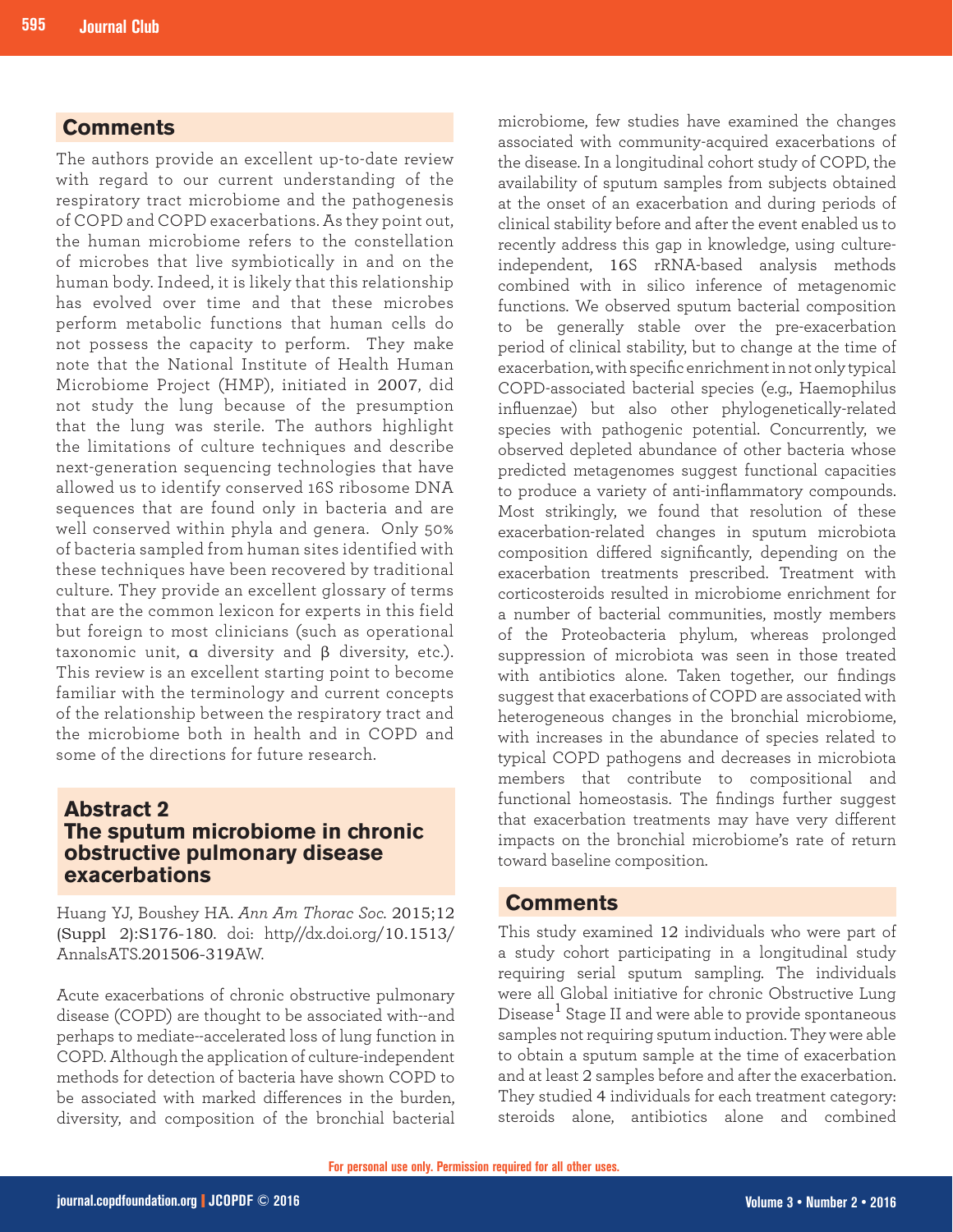steroids and antibiotics. The exacerbation sample was collected before treatment was instituted. As has been commonly reported there was a notable increase in the Proteobacteria phylum, particularly H influenza but also Gammaproteobacteria such as Enterobacteriacea, Pseudomonadaceae and Moraxellaceae. Reductions were noted in the Firmicutes and Actinobacteria phyla. Interestingly, the metagenomic analysis showed that functional pathways encoded by these depleted communities included their capacity to produce antiinflammatory compounds (e.g., betalain, flavonoid, macrolide, and indole alkalid biosynthesis). There was a sharp decrease in Protobacteria noted in the *antibiotic only* treated group versus an increase in members from this phylum noted for individuals treated with oral corticosteroids. Also, the *antibiotic only* treated group was the only group to show further decreases in Proteobacteria in second post-exacerbation sputum samples, whereas the *corticosteroid only* and the *combined group* demonstrated either stabilization or a trend back to baseline values, respectively. These findings certainly give pause when considering the risk/benefit ratio with regard to the use of inhaled corticosteroids particularly in the group that appears to be more prone to repeated lower respiratory tract infections. The depletion of species typically associated with production of anti-inflammatory compounds may be as problematic as the increases in pathogenic species that produce pro inflammatory effects.

## **Abstract 3 Lung microbiome dynamics in COPD exacerbations**

Wang Z, Bafadhel M, Haldar K, et al. *Eur Respir J*. 2016;47(4):1082-1092. doi: http://dx.doi.org/10.1183 /13993003.01406-2015.

Increasing evidence suggests that the lung microbiome plays an important role in chronic obstructive pulmonary disease (COPD) severity. However, the dynamics of the lung microbiome during COPD exacerbations and its potential role in disease aetiology remain poorly understood. We completed a longitudinal 16S ribosomal RNA survey of the lung microbiome on 476 sputum samples collected from 87 subjects with COPD at four visits defined as stable state, exacerbation, 2 weeks posttherapy and 6 weeks recovery. Our analysis revealed a dynamic lung microbiota where changes appeared to

be associated with exacerbation events and indicative of specific exacerbation phenotypes. Antibiotic and steroid treatments appear to have differential effects on the lung microbiome. We depict a microbial interaction network for the lung microbiome and suggest that perturbation of a few bacterial operational taxonomic units, in particular Haemophilus spp., could greatly impact the overall microbial community structure. Furthermore, several serum and sputum biomarkers, in particular sputum interleukin-8, appear to be highly correlated with the structure and diversity of the microbiome. Our study furthers the understanding of lung microbiome dynamics in COPD patients and highlights its potential as a biomarker, and possibly a target, for future respiratory therapeutics.

## **Comments**

Wang and Colleagues provide data on 467 sputum samples that were longitudinally collected from 87 patients (largest cohort to date) during stable state (8 weeks exacerbation free), exacerbation (Anthonisen criteria<sup>2</sup>), 2 weeks post therapy and 6 weeks post therapy. All exacerbations were treated with corticosteroids and/or antibiotics. The investigators characterized exacerbations according to phenotypes: bacterial (n=35), eosinophilic (n=19), viral (n=15), bacterial/eosinophilic (n=3) and bacterial/viral combination  $(n=12)$  or pauci-inflammatory  $(n=27)$ . Sputum and serum mediator data were collected in a 54 patient subset. There were 65 men and 22 women in the study with an average age of 68 and on average a 50 pack year smoking history. The majority were GOLD stage II (n=35) and III (n=32) with 19 stage IV and only 1 stage I individual. There were 21 individuals treated with antibiotics, 8 with steroids and 65 with both. Both sputum eosinophils (*p*<0.01) and neutrophils increased at the time of exacerbation (*p*<0.001). Serum neutrophils significantly increased (*p*<0.001) but eosinophils did not. The greatest differences were between the bacterial and eosinophilic exacerbation groups where the bacterial exacerbation group had a greater decrease in alpha diversity (diversity of organisms within a sample) at the phyla level, with decreases in Firmicutes but an increase in Protobacteria. At the genera level, the bacterial phenotype group had a significant decrease in streptococcus and an increase in Haemophilus compared to the eosinophilic group. The eosinophilic group also demonstrated a notable decrease in the Protobacteria: Firmicutes ratio. Also of note is that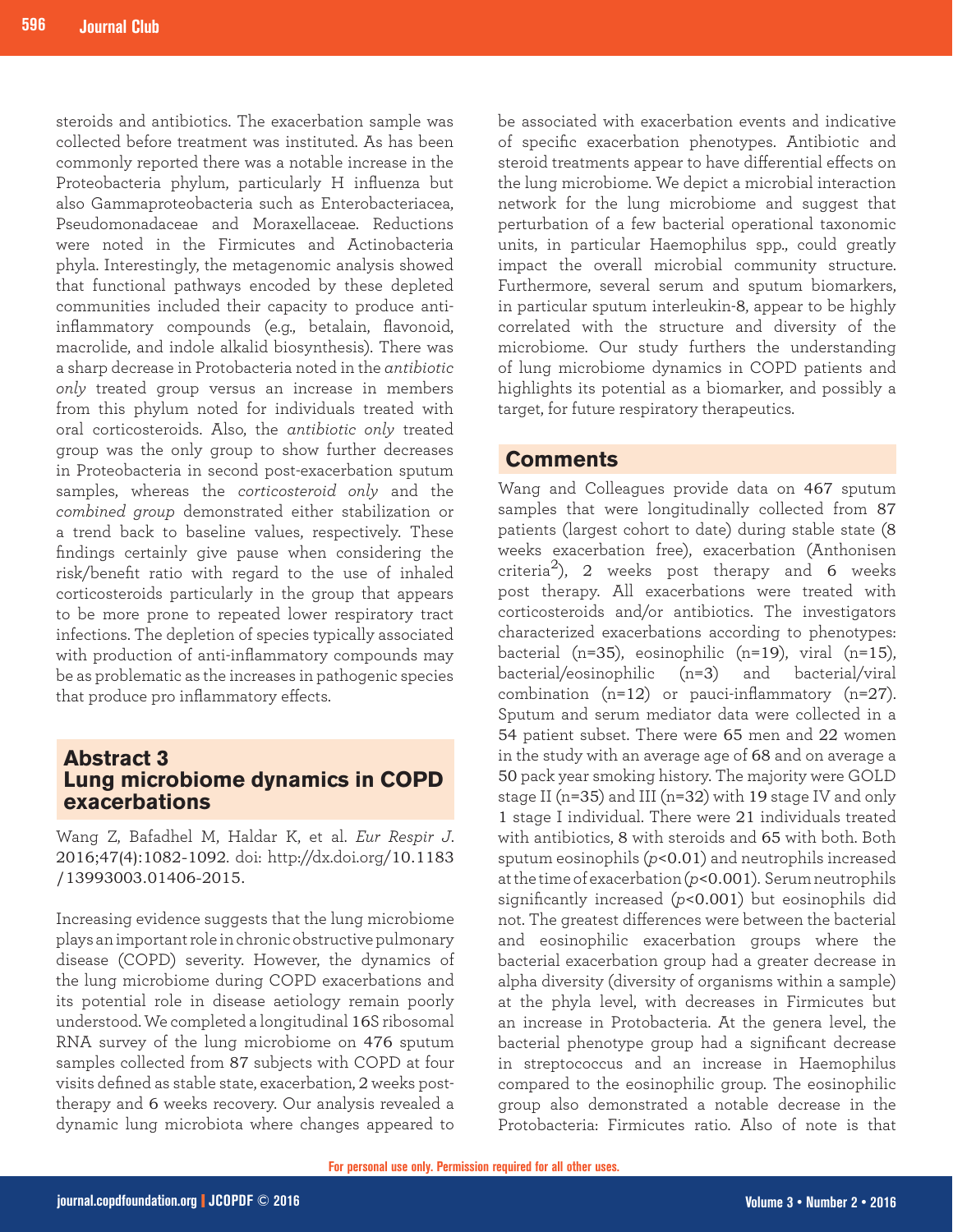treatment with oral corticosteroids lead to a decrease in α diversity and a decrease of Streptococcus and an increase of Haemophilus and Moraxella. Correlations were found with several clinical variables/biomarkers. Chemokine ligand8/interleukin-8 (CXCL8/IL8) in particular was significantly associated with the lung microbiome diversity and community structure and could represent a possible biomarker to assess the overall lung population.

While this study does represent the largest cohort examined to date, there is still a need for larger studies with more ethnically diverse populations and/or different biogeographical backgrounds. The study also does not contain healthy or non-exacerbator control individuals. While there was a mix of smokers (37), ex-smokers (48) and non-smokers (2), no comparisons were examined between these groups. Given the known inflammatory response related to cigarette smoke it would be helpful to know if active smoking had distinct effects on the microbiome. The authors also point out that the focus of this study was on the bacterial component of the lung microbiome but that it is increasingly appreciated that viruses and fungi also contribute to the lung microbiota pathogenesis of COPD exacerbations. Ideally, future studies will indeed look at the bacterial, viral and fungal microbiomes, integrating host response factors including transcriptome and metabolome profiles to further our understanding of the interactions between host and microbiome.

## **Abstract 4 Functional metagenomics of the bronchial microbiome in COPD**

Millares L, Pérez-Brocal V, Ferrari R, et al. *PLoS One*. 2015;10(12):e0144448.

doi: http://doi.dx.org/10.1371/journal.pone.0144448.

The course of chronic obstructive pulmonary disease (COPD) is frequently aggravated by exacerbations, and changes in the composition and activity of the microbiome may be implicated in their appearance. The aim of this study was to analyze the composition and the gene content of the microbial community in bronchial secretions of COPD patients in both stability and exacerbation. Taxonomic data were obtained by 16S rRNA gene amplification and pyrosequencing, and metabolic information through shotgun metagenomics, using the Metagenomics RAST server (MG-RAST),

and the PICRUSt (Phylogenetic Investigation of Communities by Reconstruction of Unobserved States) program, which predict metagenomes from 16S data. Eight severe COPD patients provided good quality sputum samples, and no significant differences in the relative abundance of any phyla and genera were found between stability and exacerbation. Bacterial biodiversity (Chao1 and Shannon indexes) did not show statistical differences and beta-diversity analysis (Bray-Curtis dissimilarity index) showed a similar microbial composition in the two clinical situations. Four functional categories showed statistically significant differences with MG-RAST at KEGG level 2: in exacerbation, Cell growth and Death and Transport and Catabolism decreased in abundance [1.6 (0.2-2.3) versus 3.6 (3.3-6.9), *p*=0.012; and 1.8 (0-3.3) versus 3.6 (1.8-5.1), *p*=0.025 respectively], while Cancer and Carbohydrate Metabolism increased [0.8 (0-1.5) versus 0 (0-0.5), *p*=0.043; and 7 (6.4-9) versus 5.9 (6.3-6.1), *p*=0.012 respectively]. In conclusion, the bronchial microbiome as a whole is not significantly modified when exacerbation symptoms appear in severe COPD patients, but its functional metabolic capabilities show significant changes in several pathways

#### **Comments**

This is a very small study, 8 individuals with severe COPD, but the findings are quite instructive. Shotgun metagenomics refers to production of millions of fragments of short DNA reads that, after processing, may be mapped to databases of orthologous (common origin) gene groups using *gene encyclopedias* such as the Kyoto Encyclopedia of Genes and Genomes that are databases that can be used to find matches to genes or proteins with previously described functions. Phylogenetic Investigation of Communities of Reconstruction of Unobserved States (PICRUSt) uses evolutionary modeling to predict metagenomes from 16S data and a reference genome database. The latter has the advantage that it does not require the relatively large quantities of bacterial DNA needed for shotgun metagenomics to detect microbial function and its variability. The limitation of PICRUSt is that it cannot distinguish differences at the strain level and cannot detect genes not included in the genomic database used. This study had only 8 individuals , all male, all on inhaled corticosteroid treatment and all with severely impaired lung function (mean post bronchodilator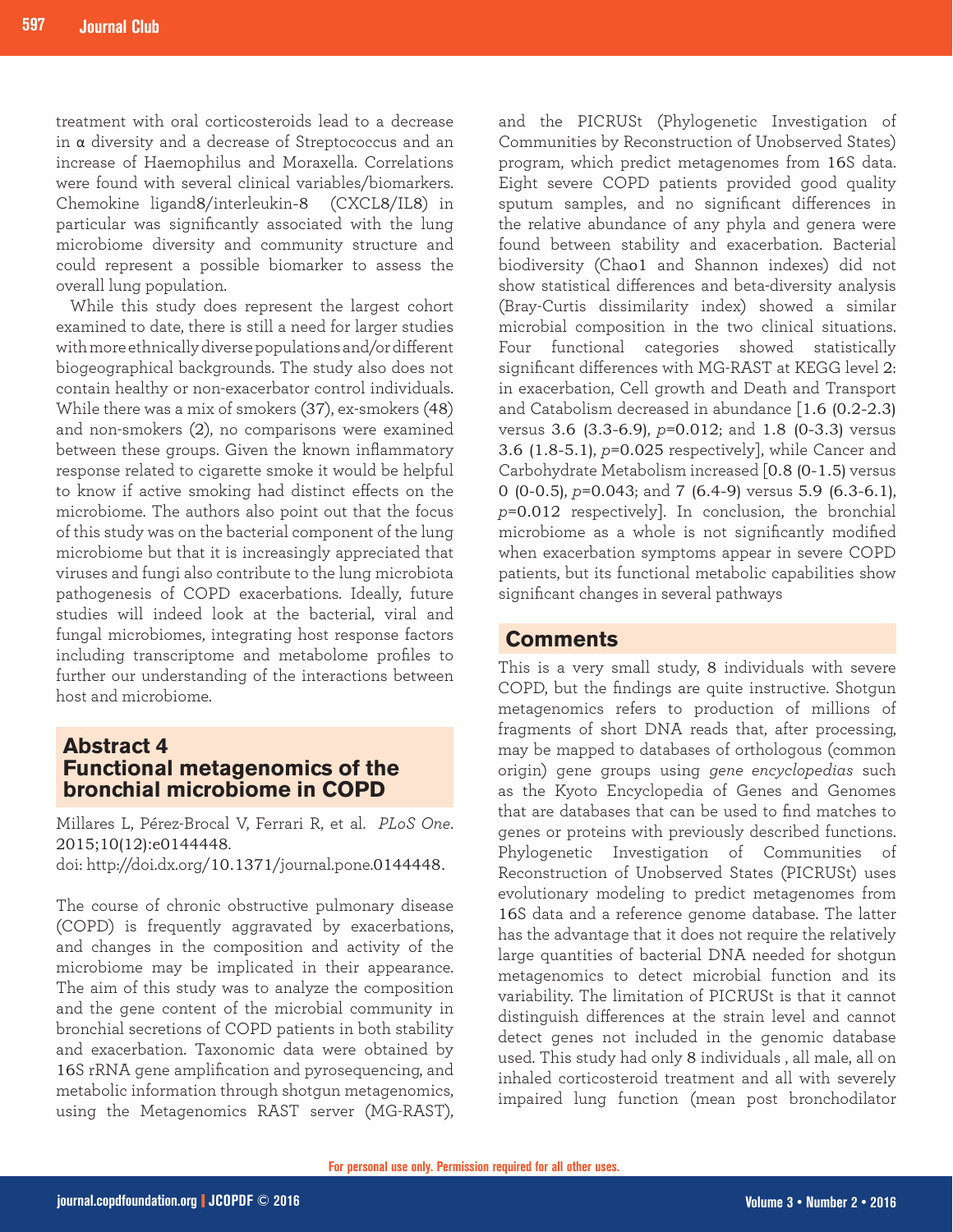forced expiratory volume in 1 second 37% predicted). Differences in the microbiome composition have been reported comparing severe and moderately severe COPD patients and hence, the findings are not generalizable. Further, metagenomic sequencing is expensive and computationally intensive further limiting its use on large populations. Despite these limitations, the study demonstrates that exacerbations may not be driven by significant changes in composition of the microbiome but more by metabolic functional differences as noted by the increase in *cancer and carbohydrate metabolism* functions and decrease in *cell growth and death* and *transport and catabolism* categories. While in this study it is not possible to distinguish whether the changes observed in metabolic function contribute to the development of symptoms or are simply a consequence of acute episodes, it is clear that answering this question may have significant implications for understanding the pathogenesis of exacerbations and offer directions for possible future therapeutic interventions.

#### **Abstract 5**

# **Metagenomic sequencing of the chronic obstructive pulmonary disease upper bronchial tract microbiome reveals functional changes associated with disease severity**

Cameron SJ, Lewis KE, Huws SA, et al. *PLoS One*. 2016;11(2):e0149095. doi: http://dx.doi.org/10.1371/ journal.pone.0149095.

Chronic obstructive pulmonary disease (COPD) is a major source of mortality and morbidity worldwide. The microbiome associated with this disease may be an important component of the disease, though studies to date have been based on sequencing of the 16S rRNA gene, and have revealed unequivocal results. Here, we employed metagenomic sequencing of the upper bronchial tract (UBT) microbiome to allow for greater elucidation of its taxonomic composition, and revealing functional changes associated with the disease. The bacterial metagenomes within sputum samples from eight COPD patients and ten 'healthy' smokers (controls) were sequenced, and suggested significant changes in the abundance of bacterial species, particularly within the Streptococcus genus. The functional capacity of the COPD UBT microbiome indicated an increased capacity for bacterial growth, which could be an important feature in bacterial-associated acute exacerbations. Regression analyses correlated COPD severity (forced expiratory volume in 1 second % of predicted) with differences in the abundance of Streptococcus pneumoniae and functional classifications related to a reduced capacity for bacterial sialic acid metabolism. This study suggests that the COPD UBT microbiome could be used in patient risk stratification and in identifying novel monitoring and treatment methods, but study of a longitudinal cohort will be required to unequivocally relate these features of the microbiome with COPD severity.

## **Comments**

Despite the small numbers in this study, it is included because it compared COPD patients and healthy smokers and shows a difference in the abundance of bacterial species between the 2 groups with an increased functional capacity (sialic acid metabolism) for bacterial growth in the COPD UBT microbiome.

# **Abstract 6 Microbiota promotes chronic pulmonary inflammation by enhancing il-17a and autoantibodies**

Yadava K, Pattaroni C, Sichelstiel AK, et al. *Am J Respir Crit Care Med*. 2015. Dec 2. [Epub ahead of print]

#### **Rationale:**

Changes in the pulmonary microbiota are associated with progressive respiratory diseases including chronic obstructive pulmonary disease. Whether there is a causal relationship between these changes and disease progression remains unknown.

#### **Objective:**

To investigate the link between an altered microbiota and disease, we utilized a model of chronic lung inflammation in specific pathogen free (SPF) mice and mice depleted of microbiota by antibiotic treatment or devoid of a microbiota (axenic).

#### **Methods:**

Mice were challenged with LPS/elastase intranasally over 4 weeks, resulting in a chronically inflamed and damaged lung. The ensuing cellular infiltration, histological damage and decline in lung function were quantified.

#### **Measurements and Main Results:**

Similar to human disease, the composition of the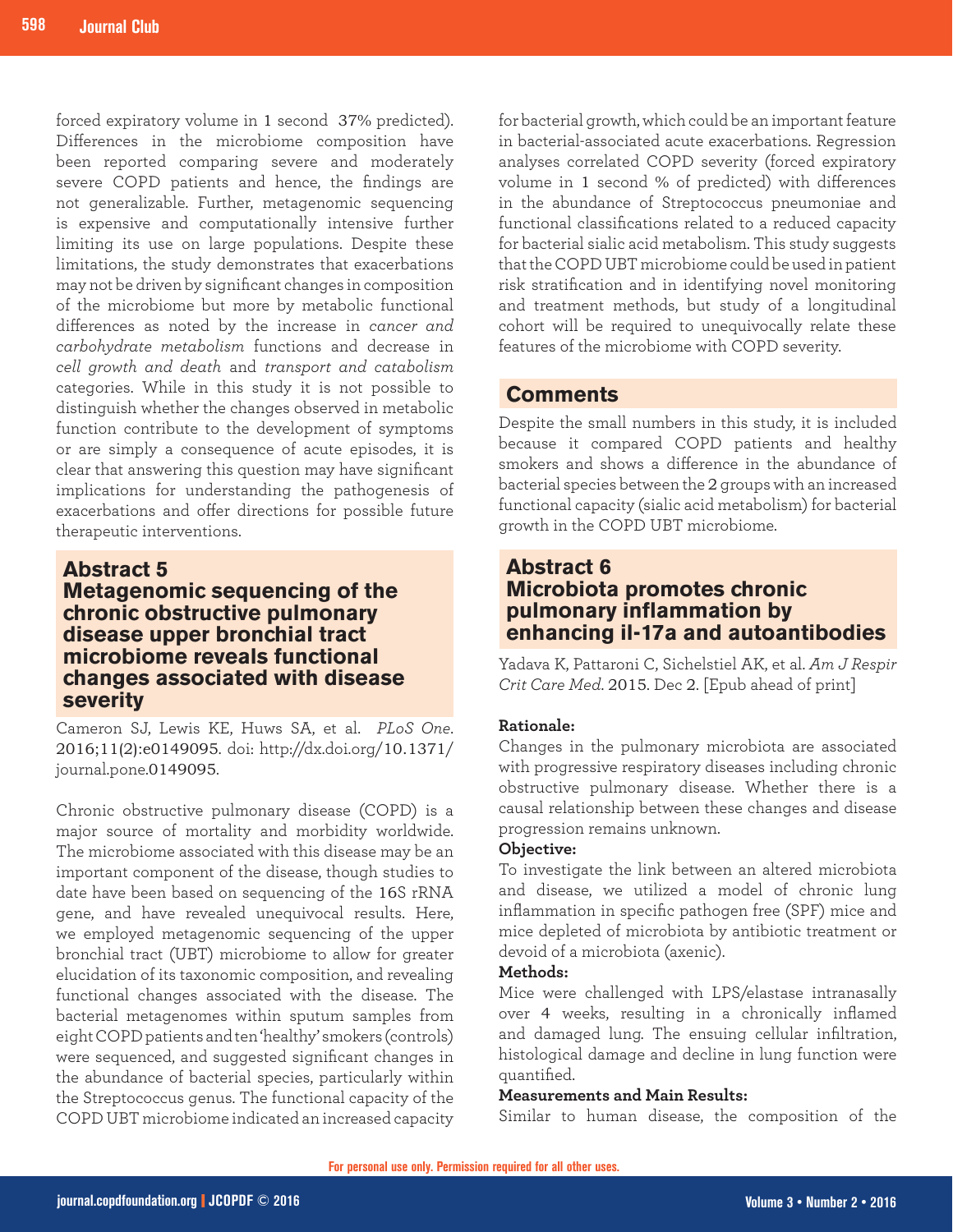pulmonary microbiota was altered in disease animals. We found that the microbiota richness and diversity were decreased in LPS/elastase-treated mice, with an increased representation of the genera Pseudomonas, Lactobacillus and a reduction in Prevotella. Moreover, the microbiota was implicated in disease development as mice depleted of microbiota exhibited an improvement in lung function, reduction in airway inflammation, decrease in lymphoid neogenesis and auto-reactive antibody responses. The absence of microbial cues also markedly decreased the production of IL-17A, whilst intranasal transfer of fluid enriched with the pulmonary microbiota isolated from diseased mice enhanced IL-17A production in the lungs of antibiotic treated or axenic recipients. Finally, in mice harboring a microbiota, neutralizing IL-17A dampened inflammation and restored lung function.

#### **Conclusions:**

Collectively, our data indicate that host-microbial cross-

talk promotes inflammation and could underlie the chronicity of inflammatory lung diseases.

#### **Comments**

These investigators have performed some elegant bench studies to elucidate the potential relationship of the microbiome in the pathogenesis of COPD exacerbations and the role of IL-17. The investigators note differences in the microbiota in mice challenged with LPS/elastase that were not dissimilar to the changes noted in human COPD individuals. The fact that mice depleted of microbiota had improved lung function supports a possible causal relationship. The results will further help us in understanding the potential role and limitations of anti-IL17 therapeutic agents not only for COPD, but likely for asthma as well.